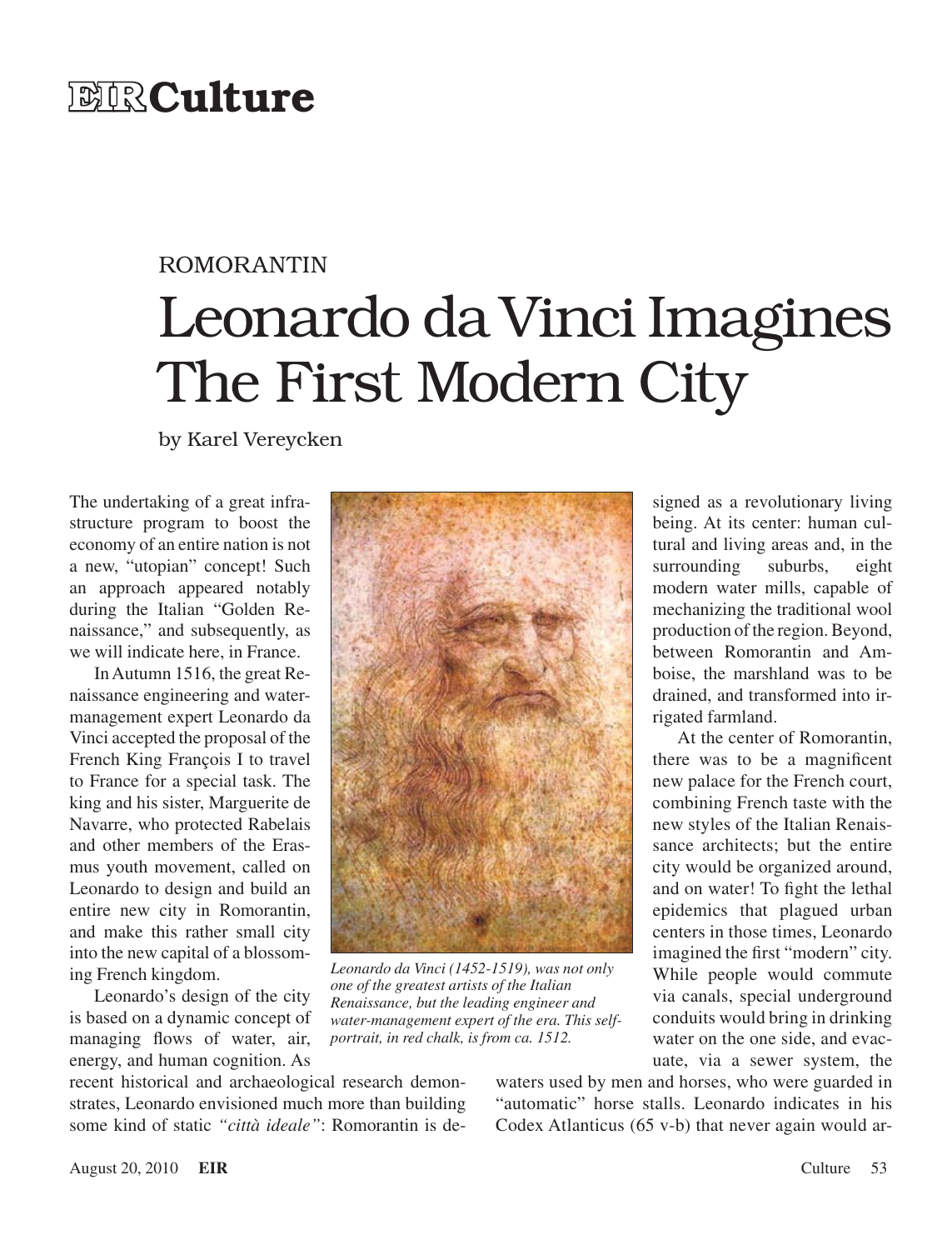chitects create "such a vast agglomeration of people, packed one on top of the other like goats in a herd, which fill all corners with their smell and spread pestilence and death."

#### **Realizing Charlemagne's Dream**

To start the project, Romorantin, which is a city build on the Sauldre River, a sub-tributary of the Loire, had to be connected to the Loire, by a series of dams, canals, and modern locks which are depicted in a drawing one can admire in Leonardo's Codex Atlanticus



*These three drawings from Leonardo's Notebooks, indicate some of his designs for an "Ideal City," and its mechanical and infrastructural requirements. The image of an Ideal City (1488- 89), with modern sanitation facilities (above), was inspired by a plague outbreak in Florence; "automatic" horse stalls in this stable provided a sewer system to eliminate waste (below); the design for the San Marco lock, in Milan (ca. 1500), indicates Leonardo's lifelong interest in hydraulic engineering.*



(f. 240-r.-c). For this purpose, in January 1518, King François I allocates "4,000 gold pounds to make the Sauldre River navigable till the point where it enters the River Cher [leading into the Loire]."

Exactly at the same time, Leonardo was elaborating the plans for the port of the "Havre de Grace" in Normandy (now the port of Le Havre at the mouth of the Seine, and on the Atlantic) and undertook the study of the precise route required for building a canal linking up the Loire, France's longest river, that runs across the country, from eastern Burgundy, to western

> Nantes on the Atlantic, via a canal (today the Canal du Centre) with the Saone-Rhone River that goes all the way down till the Mediterranean.

> In short, Leonardo envisioned the realization of Charlemagne's and Alcuin's plans for a "two-ocean canal," a vast development corridor used for industry, manufacturing, the draining of marshlands, and agriculture.

> Italian Renaissance and Leonardo expert Carlo Pedretti, who, in 1972, wrote a book about Leonardo's Romorantin program, declared in a video interview last year, that Romorantin could honestly be compared "to FDR's Tennessee Valley Authority project"!

> The Herculean undertaking did take off as planned in 1517, but the project was killed